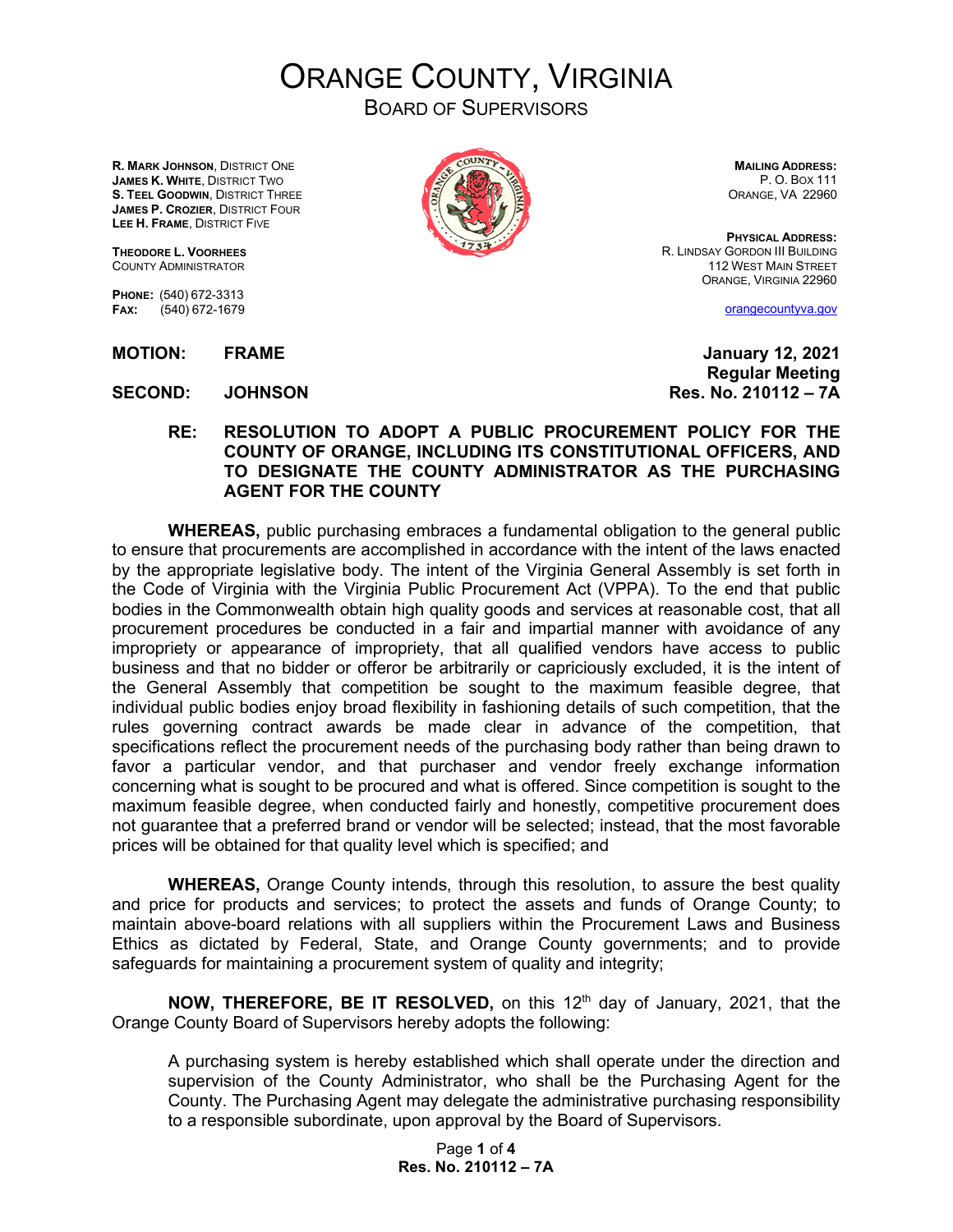The Purchasing Agent shall serve as the principal public purchasing official for the County and shall hereby assume the administrative purchasing responsibility, including the operation of the centralized purchasing system of all supplies, equipment, materials, services, and commodities for departments, officers, and employees of the County, including Constitutional Officers insofar as their funds are derived from the County budget, but not including the School Board and the Social Services Board, as well as for the management of the disposal of surplus supplies and equipment.

The Purchasing Agent shall:

- A. Purchase or supervise the purchase of all goods, services, insurance, and construction needed by the County;
- B. Sell, trade, or otherwise dispose of surplus goods belonging to the County;
- C. Establish and maintain programs for specification development, contract administration, inspection, and acceptance, in cooperation with the County department or public body that has requested the good, service, insurance, or construction;
- D. Prepare and update standard specifications;
- E. Inspect, or require the using department to inspect, all deliveries of goods, services, or construction purchased through the Purchasing Agent to assure conformance with the contract specifications;
- F. Procure for the County the highest quality goods, services, insurance, and construction at the lowest overall cost;
- G. Endeavor to obtain maximum feasible competition for all procurement and sales;
- H. Keep informed of current developments in the field of procurement, pricing methodology, market trends, and new products;
- I. Establish and promulgate procedures to carry out the provisions of this policy;
- J. Prepare and adopt standard procurement definitions and forms;
- K. Prepare and maintain solicitation and contract files containing descriptions of commodities and prices of goods and services;
- L. Maintain an electronic file of sources for goods and services to be known as a "bidder's list" on which vendors can request to be included;
- M. Refuse to issue any purchase order until there has been certification of availability of funds; and
- N. Perform other functions and duties as required by this policy or as the County Administrator or his designee may assign.

The County Administrator, or his designee, may delegate authority to purchase certain goods, services, or construction to departments, to other County employees, or to public bodies, if such delegation is in writing and is deemed necessary for the effective execution of procurement for those items.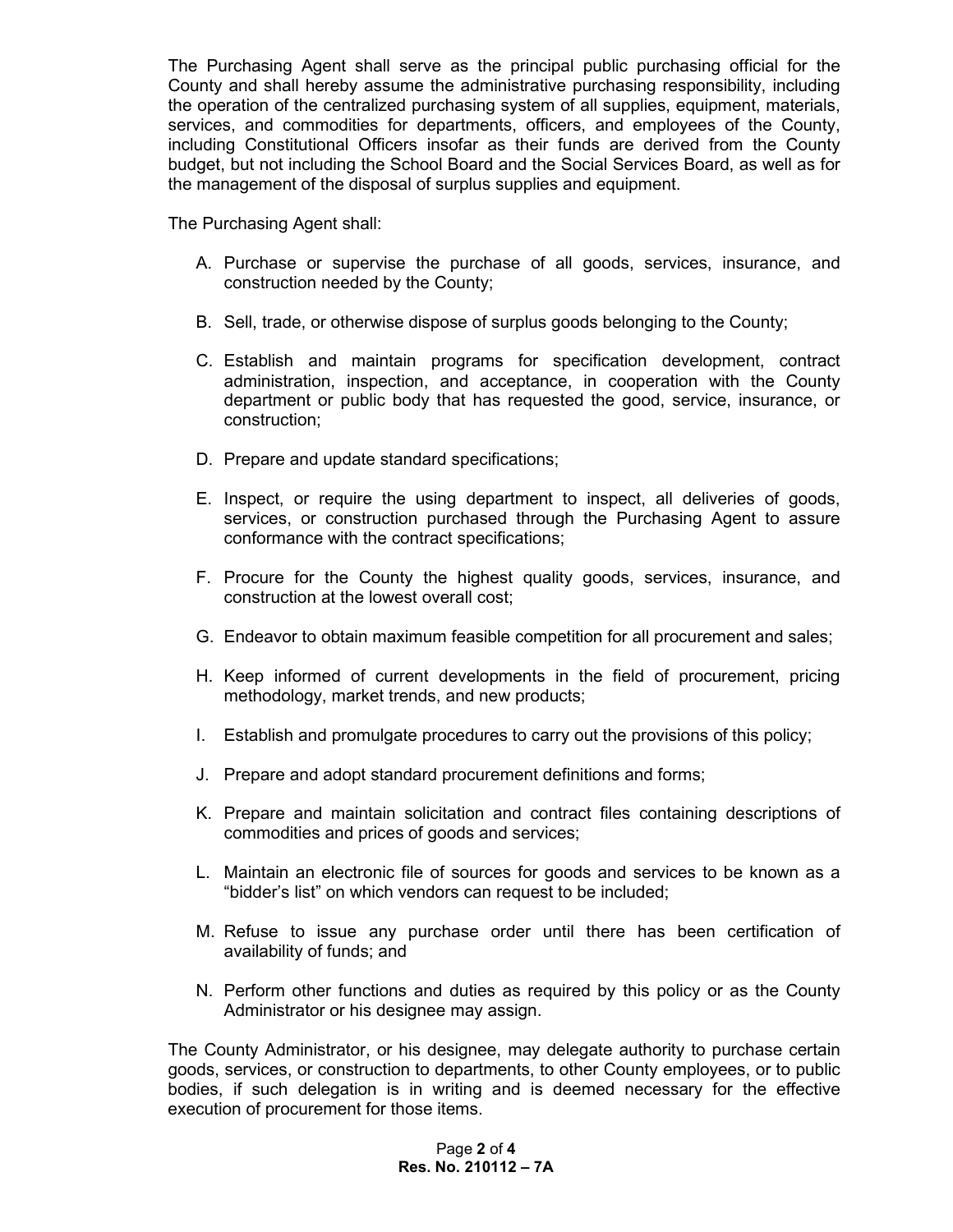The Purchasing Agent shall have the authority to disapprove any purchase as to the quantity or quality of the commodity requested, and shall have the authority to change specifications.

**BE IT FURTHER RESOLVED,** that the provisions of Virginia Code in the Virginia Public Procurement Act (VPPA) are hereby adopted as the procurement policy of Orange County.

## **BE IT YET FURTHER RESOLVED,** as follows:

- 1. All Constitutional Officers and Department Directors shall obtain reasonable prices for all purchases regardless of dollar value or commodity.
- 2. All County Departments and Constitutional Officers must submit a Requisition for Purchase for all proposed purchases totaling \$10,000 or more and use the best method possible for obtaining the lowest price. In determining the estimated contract amounts, Departments and Constitutional Officers shall include total annual requirements. Procurements shall not be artificially divided to avoid or circumvent the procurement process.
- 3. All Information Technology procurements of \$500 or greater shall be pre-approved by the Information Technology Director.
- 4. For small purchase single or term contracts for goods or services totaling \$10,000-\$100,000, users shall solicit a minimum of three (3) quotes in writing, unless obtaining three (3) written quotes is impractical or not feasible. Goods or services costing \$100,000 shall require Board of Supervisors approval. If only one (1) quote is obtained for a good or service, and emergency and/or sole source circumstances do not apply, Board of Supervisors approval shall be required. The County Administrator may reserve the right to request formal solicitation procedures for procurements valued at \$100,000 or less.
- 5. For goods or services with an expected aggregate greater than \$100,000, or for professional services with an expected aggregate amount to or greater than \$80,000, formal solicitation procedures shall apply, which utilize competitive sealed bidding, two-step competitive sealed bidding, or competitive negotiation. Competitively negotiated procurement for goods or services other than professional services shall require written justification and approval by the Board of Supervisors.
- 6. Pursuant to §2.2-4310 and §15.2-965.1 of the Code of Virginia, County employees involved with the procurement process shall cooperate with state and federal agencies to facilitate the participation of small businesses and, businesses owned by women, minority, and service disabled veterans in the procurement transactions of Orange County. Orange County grants no preferences or set-asides to such businesses. The Management Services Department may assist any such business in completing or understanding bids or proposals.
- 7. *Emergency Procurement*: An emergency circumstance may arise in order to protect personal safety, life, or property that requires immediate action to avoid termination of essential services or a hazardous condition. In such cases, a Purchase Order or contract may be awarded by the County Administrator without competitive bidding or competitive negotiation, but shall be made with as much competition as practicable. A written determination and justification establishing the basis for the emergency and for the selection of the particular contractor or